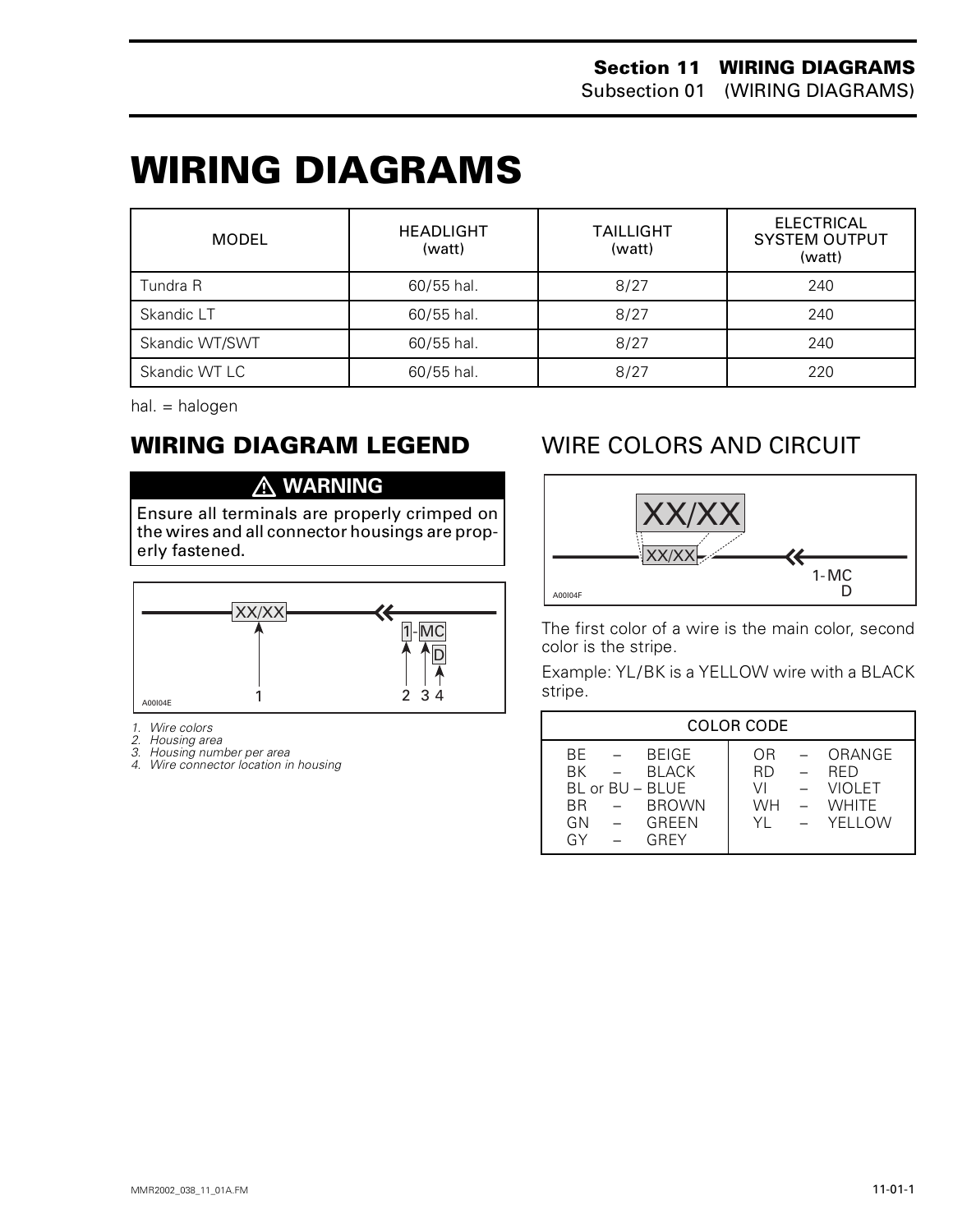Subsection 01 (WIRING DIAGRAMS)

| <b>WIRE COLOR</b>                                          | <b>ELECTRICAL CIRCUIT</b>                                                          | ADDITIONAL INFORMATION                                                 |  |
|------------------------------------------------------------|------------------------------------------------------------------------------------|------------------------------------------------------------------------|--|
| <b>BLACK/YELLOW</b>                                        | <b>ENGINE SHUT OFF</b><br>key switch<br>- tether cord switch<br>- emergency switch | Must be grounded to stop engine.                                       |  |
| <b>BLACK</b> (small)                                       | Ground for shut off, RER pilot lamp,<br>beeper and beeper switch                   |                                                                        |  |
| <b>BLACK</b> (big)                                         | Ground for starter (-)                                                             |                                                                        |  |
| <b>BEIGE</b>                                               | <b>RER</b> switch                                                                  | Must be grounded to activate RER.                                      |  |
| <b>BEIGE/BLACK</b>                                         | Reverse alarm and pilot lamp                                                       | Current returns by BLACK wire.                                         |  |
| YELLOW<br>YELLOW/BLACK<br>YELLOW/GREEN<br>(Skandic series) | 12 volts (AC)                                                                      | If shorted, magneto stops producing<br>electricity.                    |  |
| <b>RED</b>                                                 | 12 volts $(DC)$ $(+)$<br>For starter motor                                         |                                                                        |  |
| RED/GREEN                                                  | 12 volts $(DC)$ $(+)$<br>For starter solenoid                                      |                                                                        |  |
| RED/BLUE                                                   | 12 volts $(DC)$ $(+)$<br>Rectifier output                                          |                                                                        |  |
| <b>GREY</b>                                                | 12 volts (AC)<br>High beam                                                         | Current returns by YELLOW/BLACK wire<br>connected to headlamp.         |  |
| VIOLET/GREY                                                | 12 volts (AC)<br>Low beam                                                          |                                                                        |  |
| <b>WHITE</b>                                               | 12 volts (AC)<br>Brake light                                                       | Current returns by YELLOW/BLACK wire<br>connected to taillight.        |  |
| <b>WHITE/RED</b>                                           | 12 volts (AC)<br>Low oil level                                                     | Current returns by YELLOW/BLACK wire<br>connected to oil level sensor. |  |
| <b>BLUE</b>                                                | 12 volts (AC)<br>Fuel level indicator                                              | Current returns by YELLOW wire connected<br>to fuel level sensor.      |  |
| ORANGE                                                     | 12 volts (AC)<br>Heated grips (max.)                                               | Current returns by YELLOW/BLACK wire<br>connected to heating elements. |  |
| ORANGE/VIOLET                                              | 12 volts (AC)<br>Heated grips (min.)                                               |                                                                        |  |
| <b>BROWN</b>                                               | 12 volts (AC)<br>Heated throttle lever (max.)                                      |                                                                        |  |
| BROWN/YELLOW                                               | 12 volts (AC)<br>Heated throttle lever (min.)                                      |                                                                        |  |
| <b>GREEN</b>                                               | 12 volts (AC)<br>Temperature gauge                                                 | Current returns by YELLOW wire connected<br>to sensor.                 |  |
| <b>VIOLET</b>                                              | 12 volts (AC)<br>Engine overheating light                                          |                                                                        |  |

Following table shows wire colors related to electrical circuits.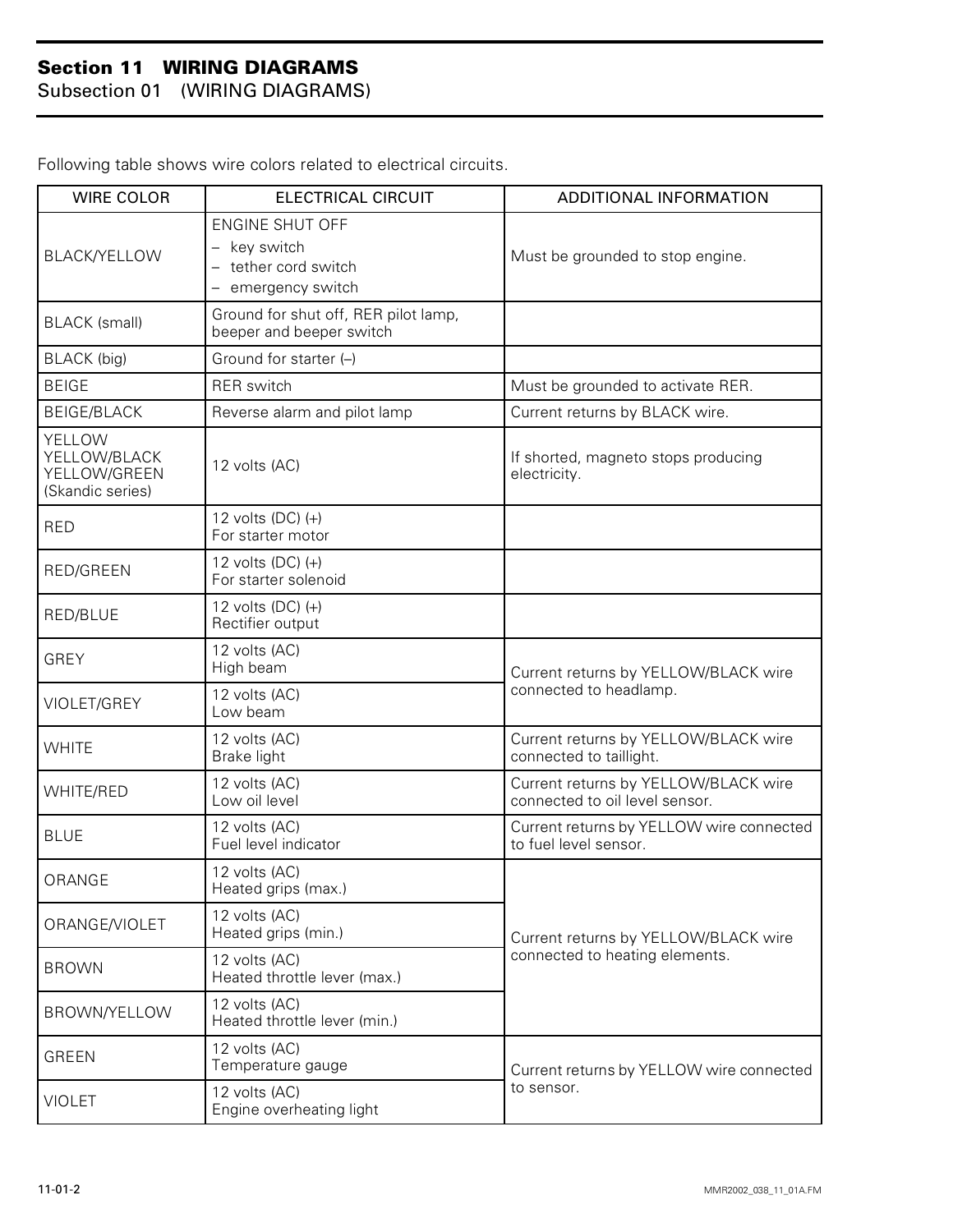#### CONNECTOR HOUSING AREA





| AREA | LOCATION                    |
|------|-----------------------------|
| 1    | Front of engine compartment |
| 2    | Magneto                     |
| 3    | Carburetors                 |
| 4    | Near of intake silencer     |
| 5    | Near driven pulley          |
| 6    | Under console               |
| 7    | Under hood                  |
| 8    | Near fuel tank              |
| 9    | Rear of seat                |
| 10   | Under engine                |
| 11   | On injection oil reservoir  |

#### CONNECTOR LOCATION IN HOUSING

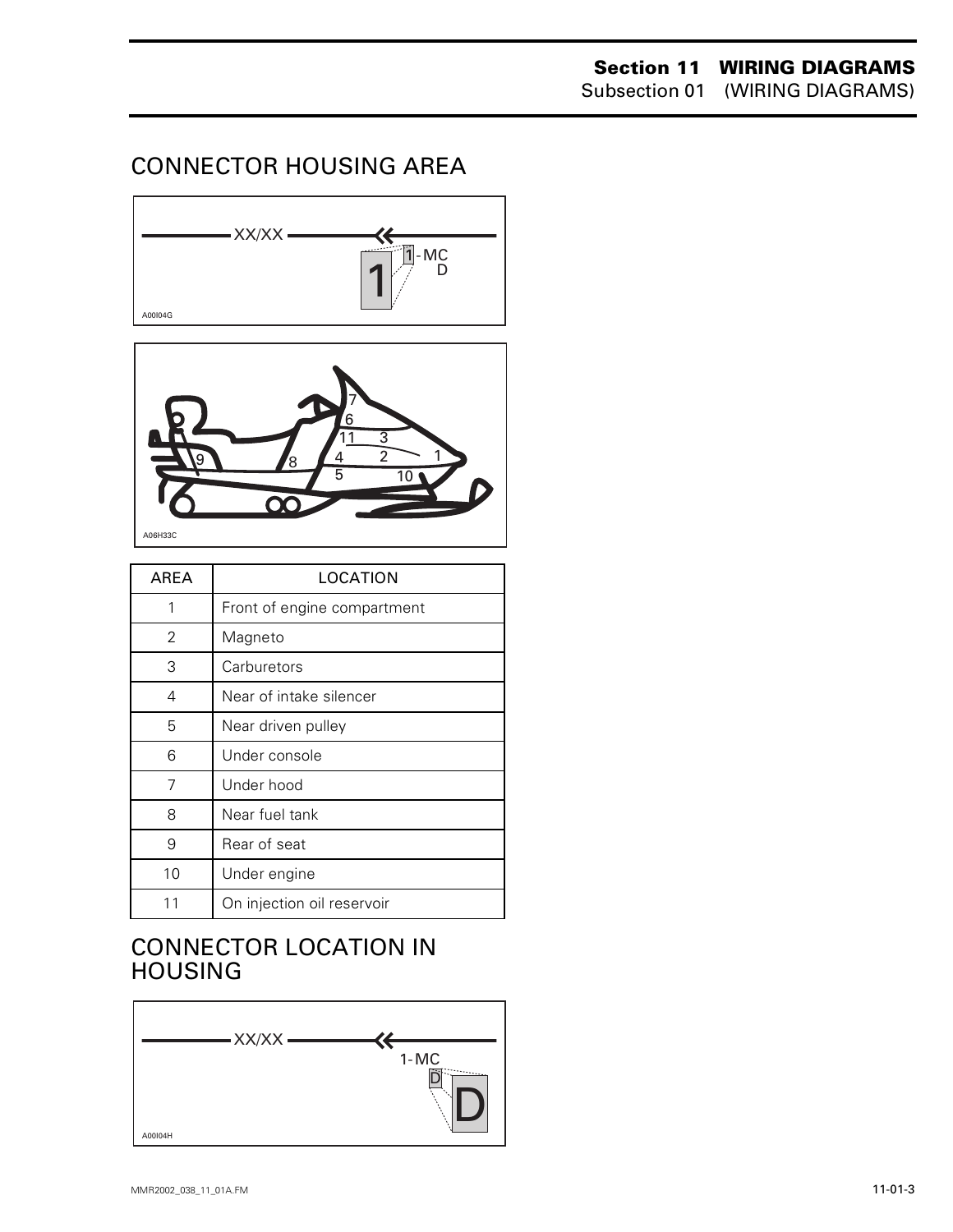Subsection 01 (WIRING DIAGRAMS)

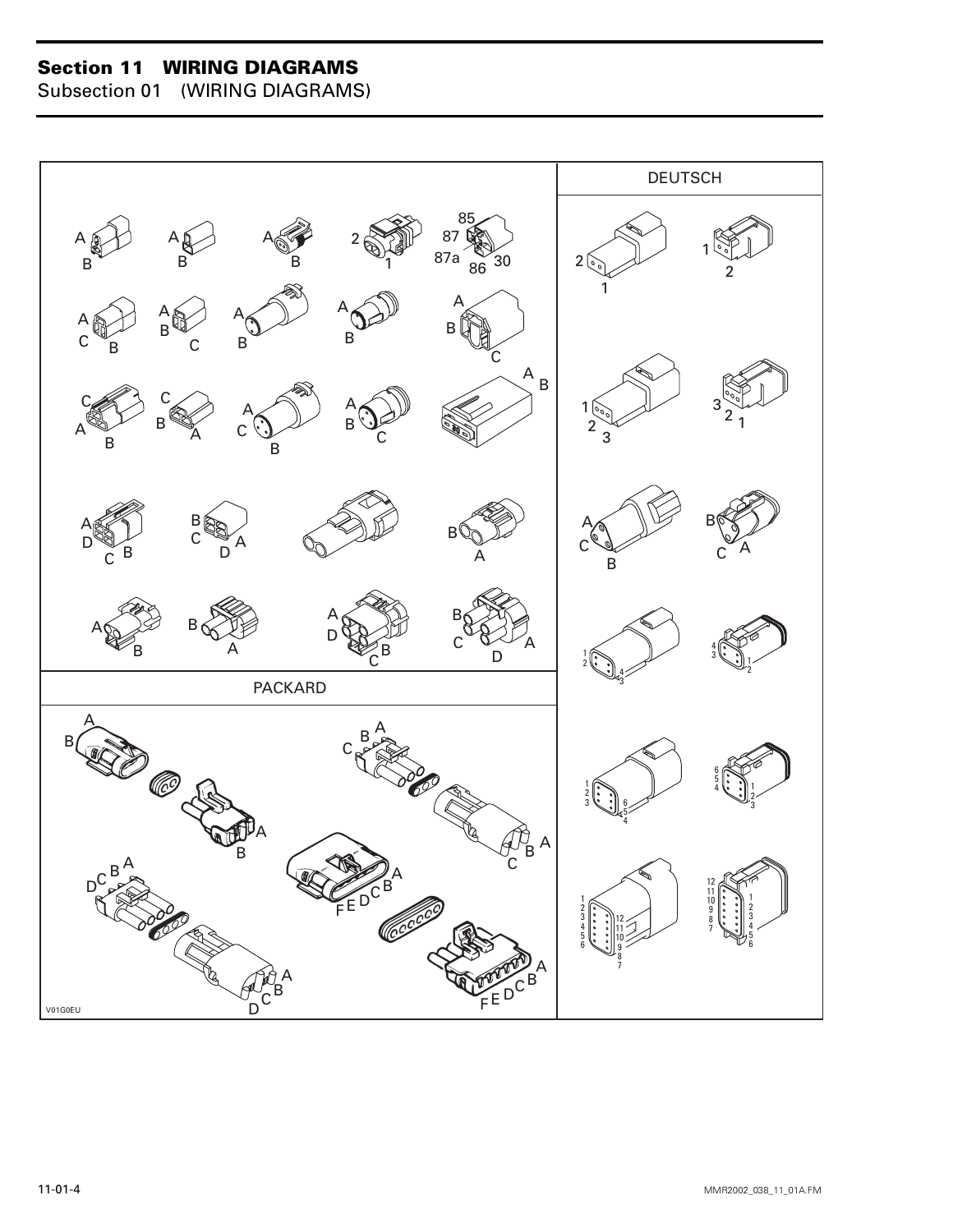#### **SYMBOLS DESCRIPTION**

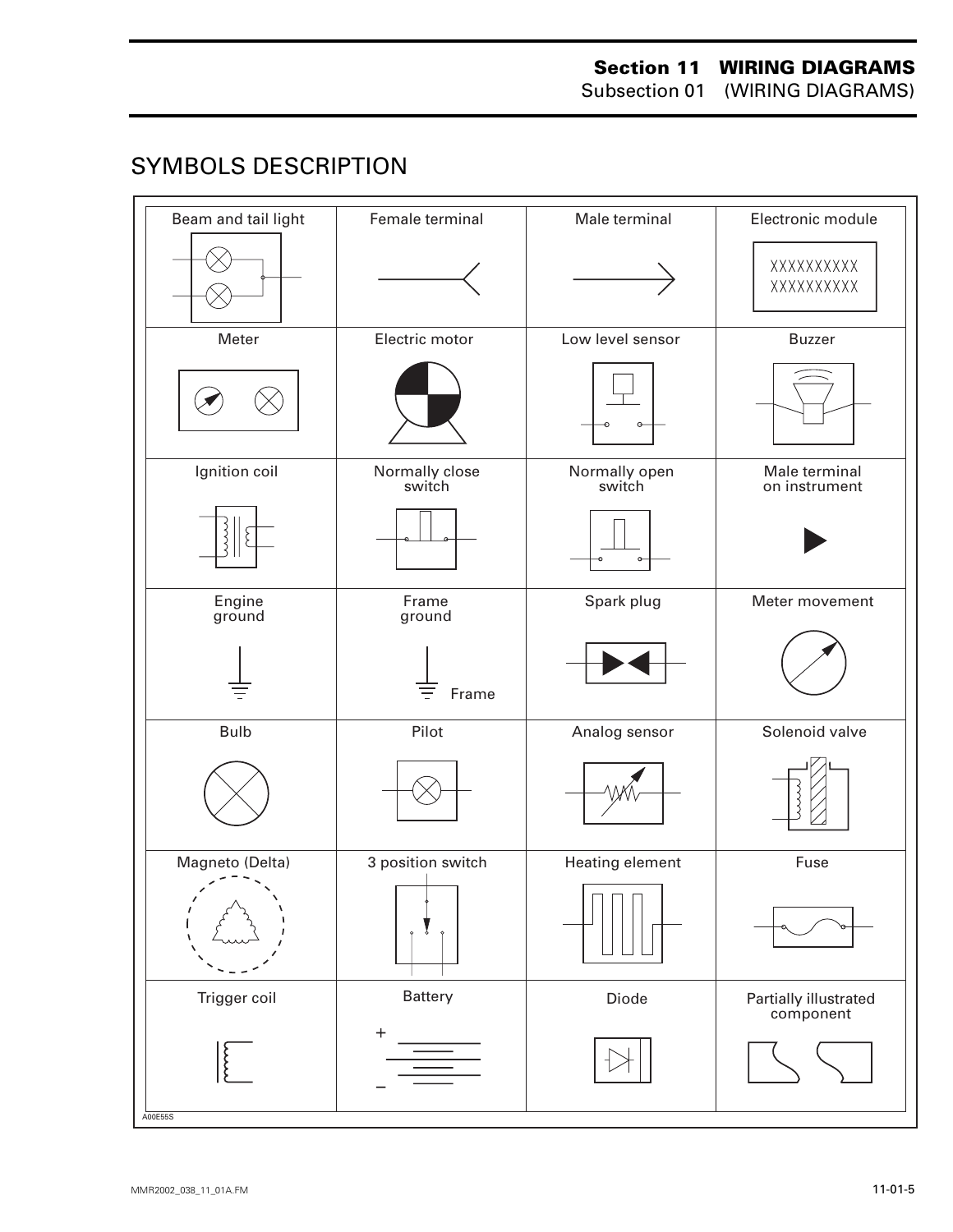Subsection 01 (WIRING DIAGRAMS)

#### UNPLUGING CONNECTORS

Always unplug connectors by pulling on housing not on wire.



*TYPICAL*

#### TAB AND RECEPTACLE CONNECTOR REMOVAL

#### Tab Connector

It is locked in its housing by a spring tab on its side. Removal is done by squeezing this tab.



*TAB CONNECTOR 1. Locking tab*

To remove:

- Insert a screwdriver or Snap-on TT 600-5 from opposite side of wire and pry locking tab.
- While holding locking tab pried, pull connector toward wire side.



Step 1: Insert screwdriver here Step 2: Pull this side

#### Locking Receptacle Connector

To remove:

– Insert tool Snap-on TT 600-5 in access opening then pull housing toward wire side.

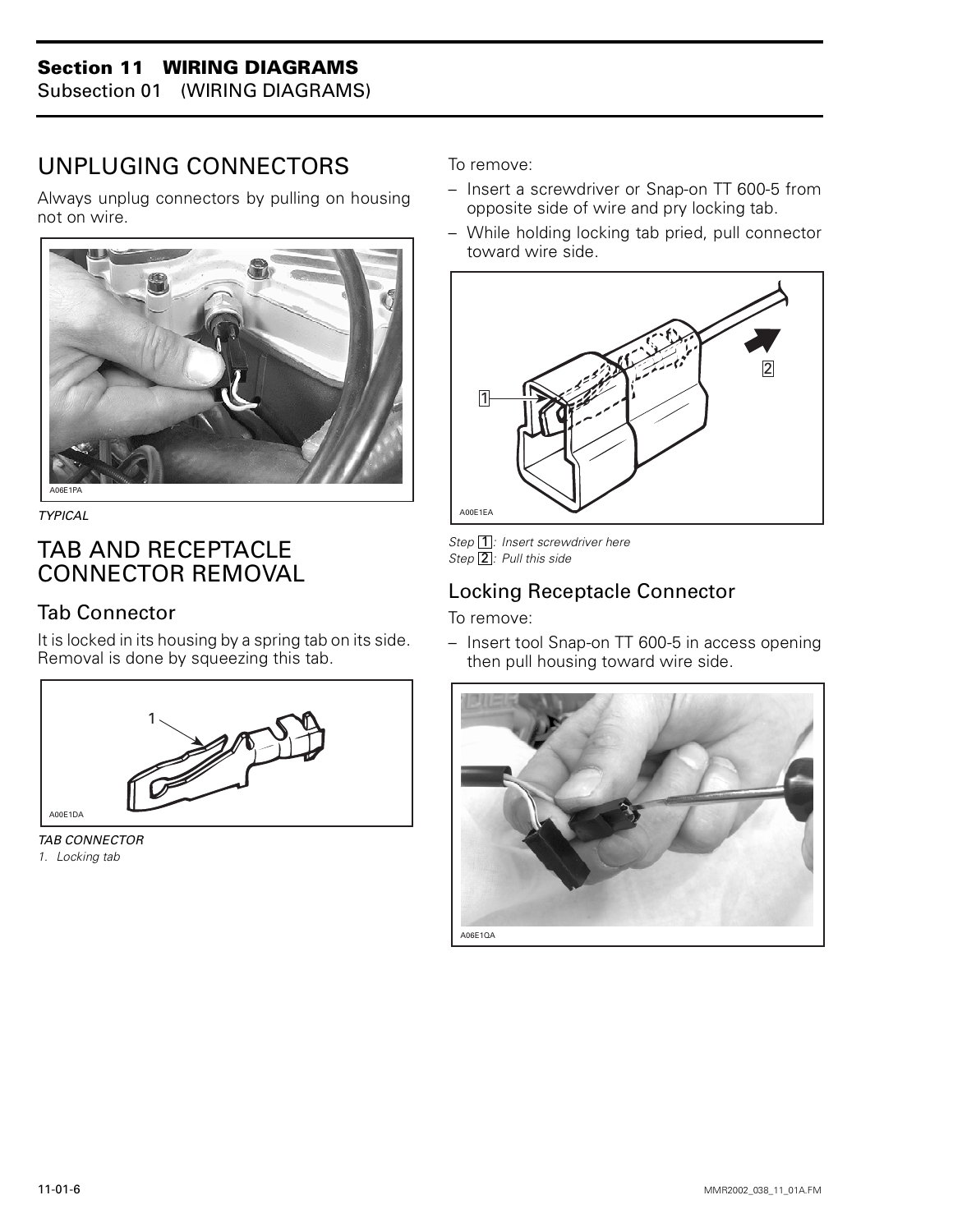#### Waterproof Connector Housing

#### Female Connector Housing

To remove:

– Insert tool Snap-on TT 600-5 under lock and twist to lift it.



– Pry tab to free connector then pull wire out of housing.



*FEMALE CONNECTOR HOUSING — CUT-AWAY*

#### Male Connector Housing

To remove:

– Using a small hook, pull out the lock.



*1. Lock*



*1. Lock*

– Pry tab to free connector then pull wire out of housing.



*MALE CONNECTOR HOUSING — CUT-AWAY*

#### TAB AND RECEPTACLE CONNECTOR INSTALLATION

Prior to installing a connector, make sure locking tab is sufficiently lifted to properly lock.

Insert tab and receptacle connectors in their respective housings as shown in following illustrations. Push sufficiently so that they snap. Try pulling wire to ensure they are properly locked.



*1. Tab 2. Housing*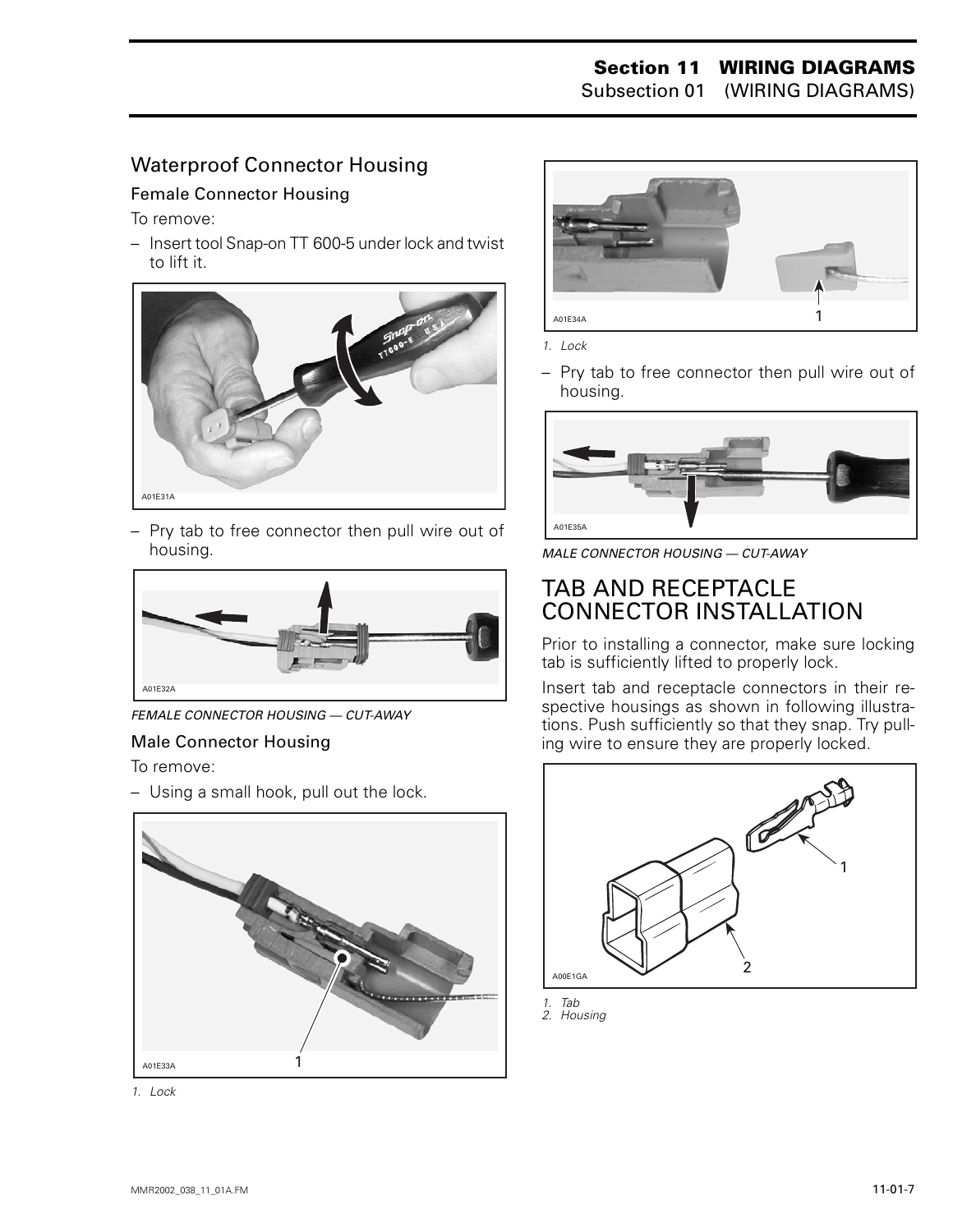Subsection 01 (WIRING DIAGRAMS)



#### *TYPICAL*

- *1. Receptacle*
- *2. Housing*

#### **ACCESSORIES INSTALLATION**

On all electric start models: The direct current (DC) utilizes the snowmobile frame as ground "wire" while all alternating current (AC) consumers (lights, heated grips, fuel gauge, etc.) utilize a separate ground wire.

Never interconnect AC and DC grounds as an AC voltage drop will result. When installing accessories on any snowmobile, connect their wires directly to the YELLOW and YELLOW/BLACK lighting coil wires.

Even if manual start models have an AC ground to the chassis (on voltage regulator), all accessories utilize a ground wire isolated from chassis. When an electric starter kit is installed, the voltage regulator and its ground wire are replaced by a voltage rectifier/regulator unit permitting a completely isolated AC circuit.

#### **WARNING**

Never secure electrical wires/cables with fuel lines. Keep wires away from any rotating, moving, heating, vibrating or sharp edge. Use proper fastening devices as required.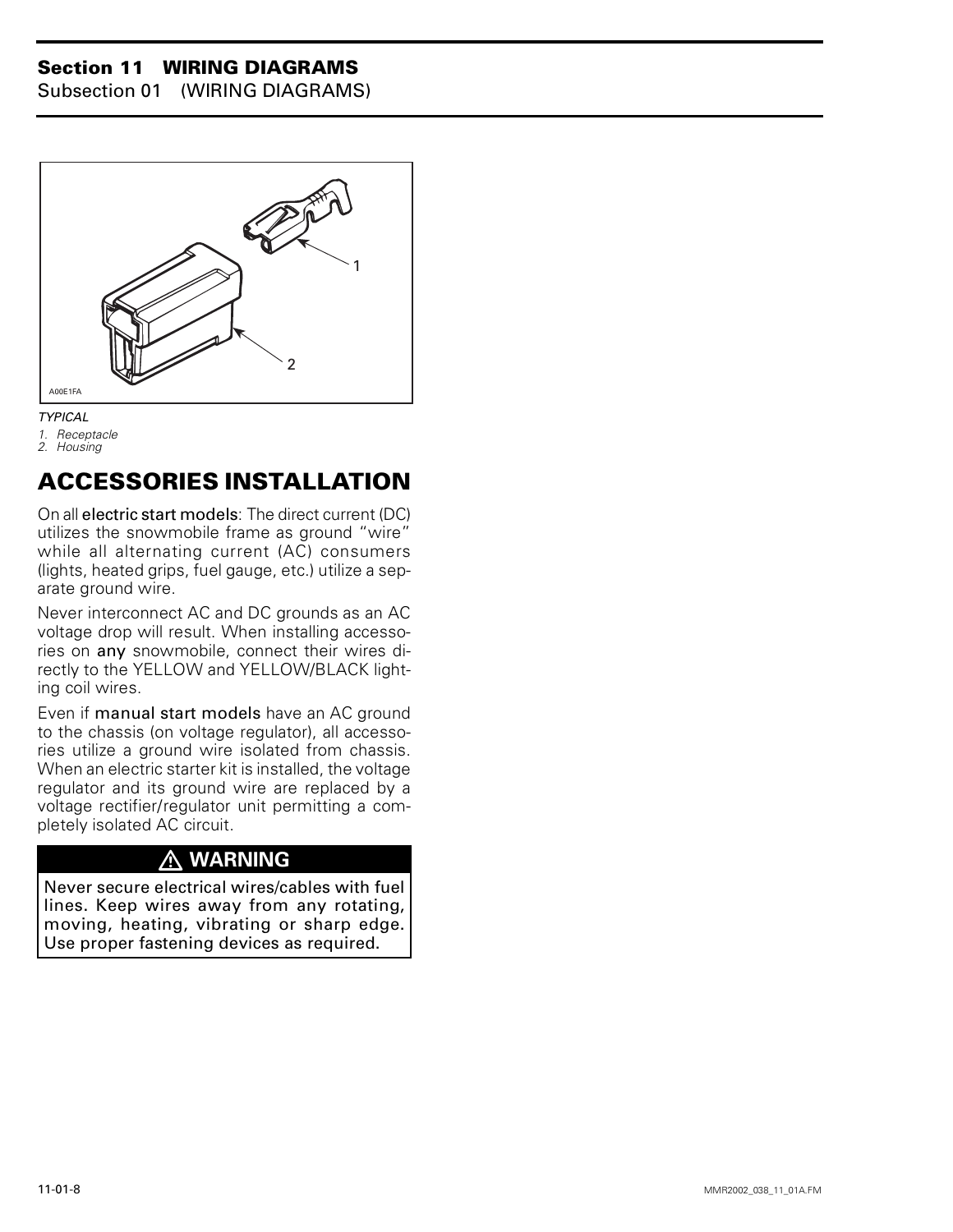### 2002 SKANDIC LT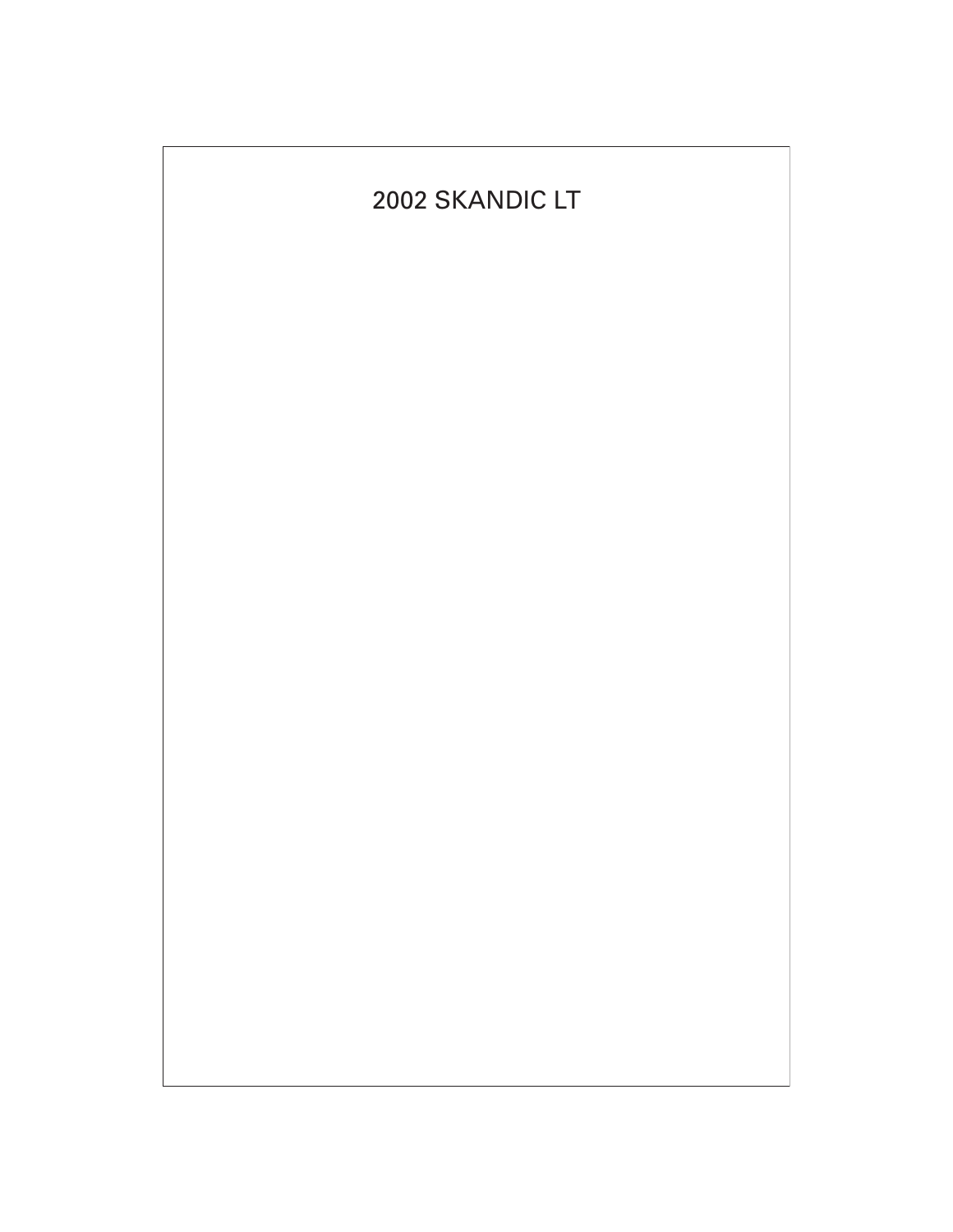

#### 2002 SKANDIC LT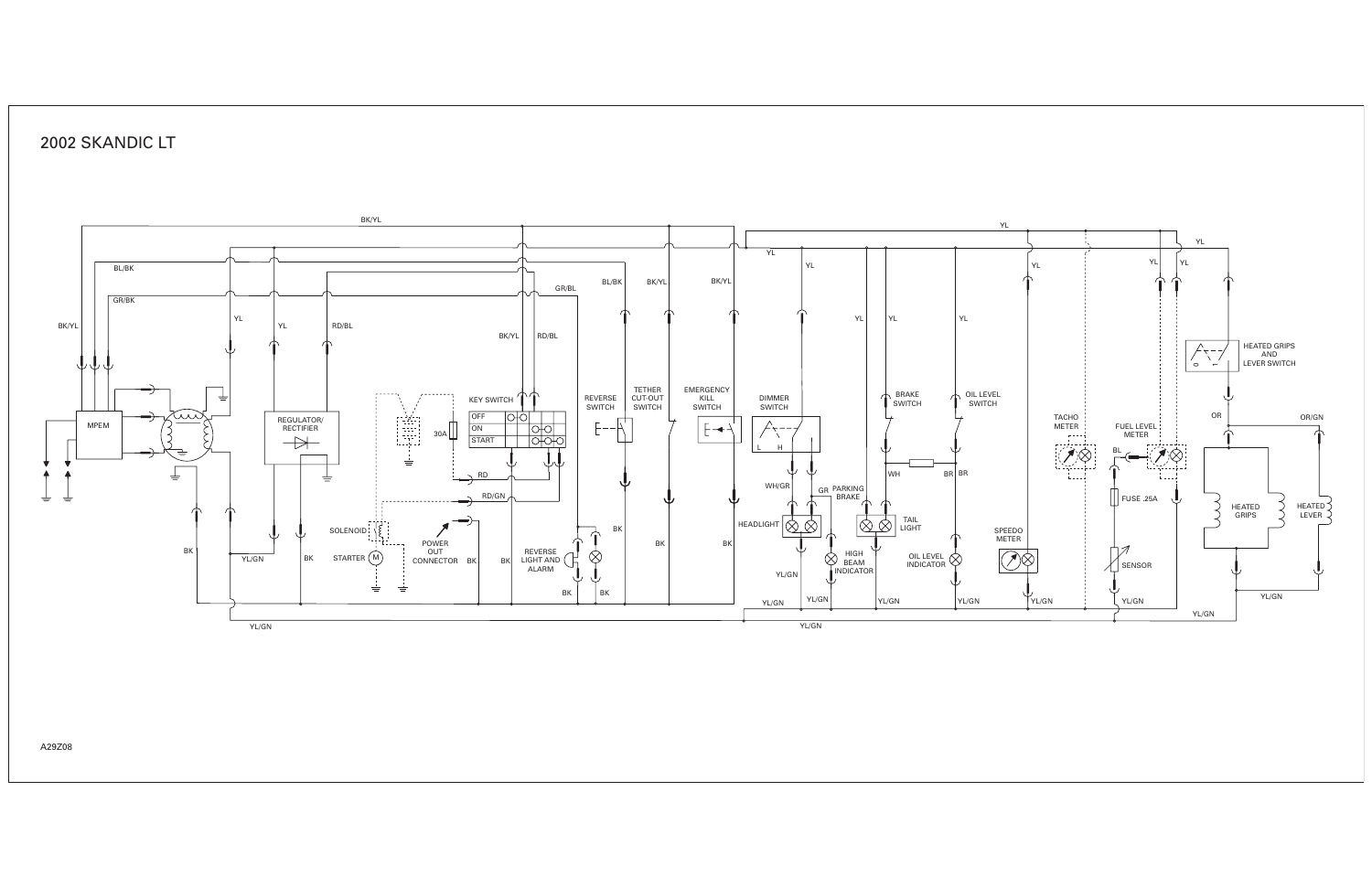#### 2002 SKANDIC WT LC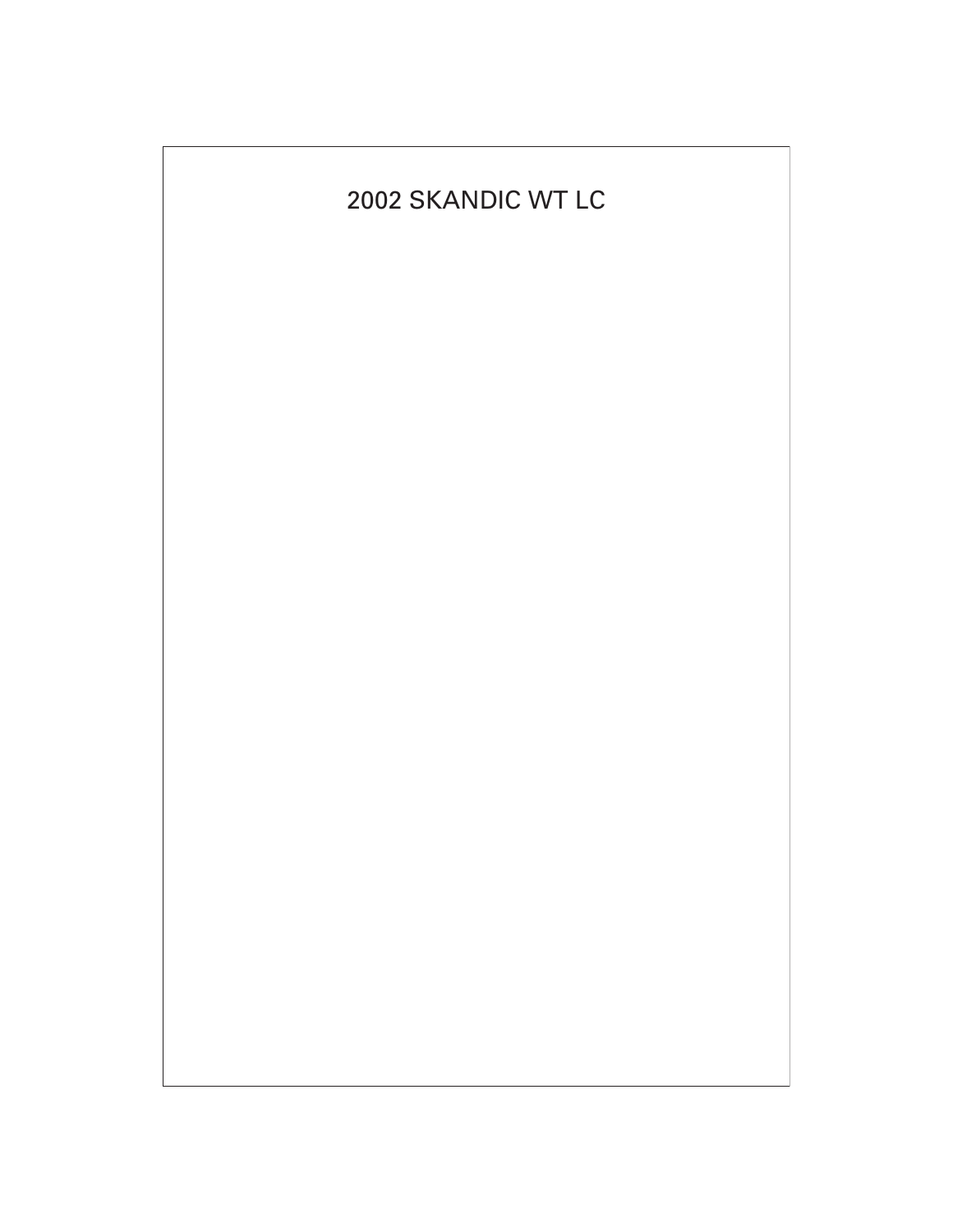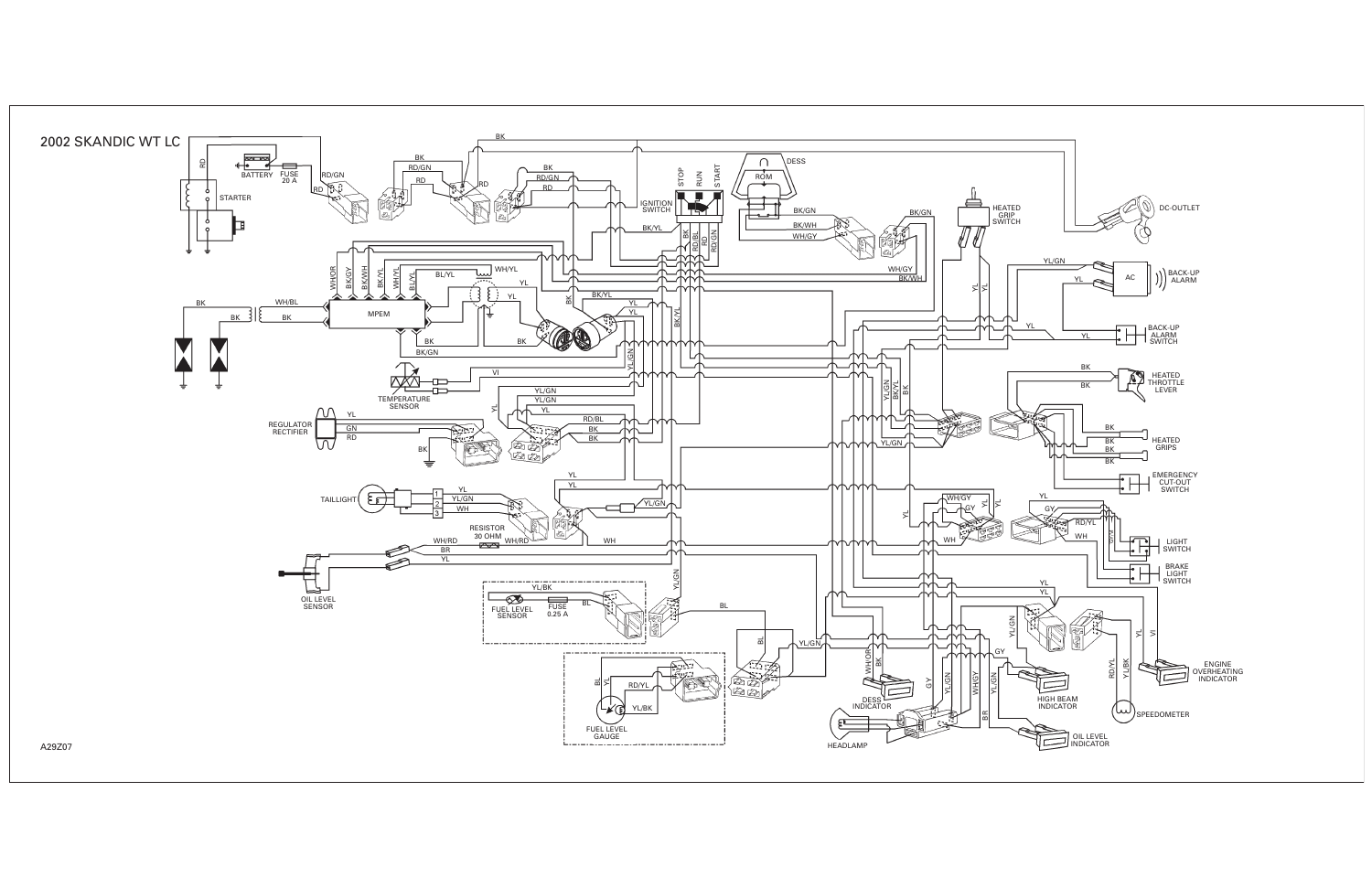#### 2002 SKANDIC WT/SWT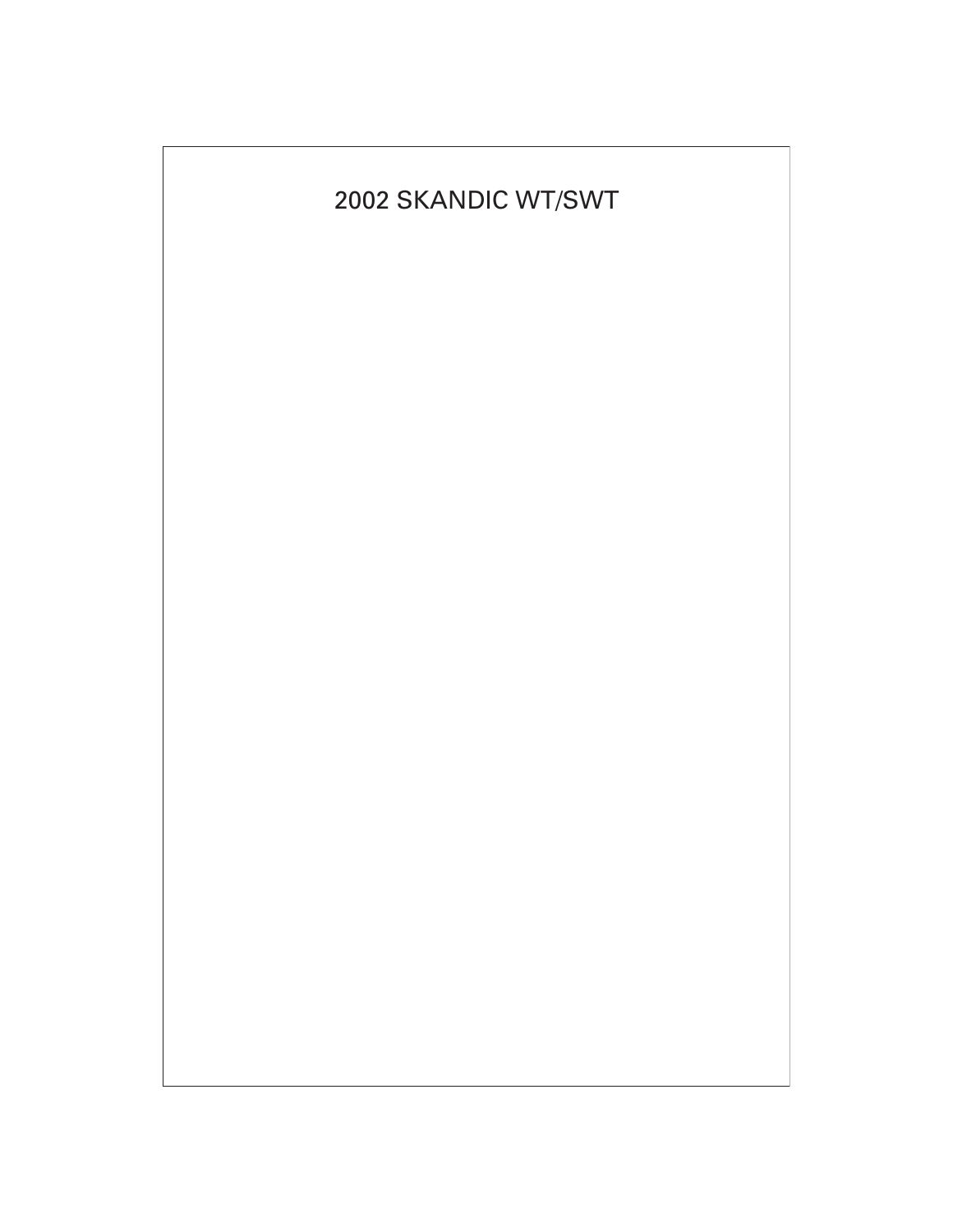

#### 2002 SKANDIC WT/SWT